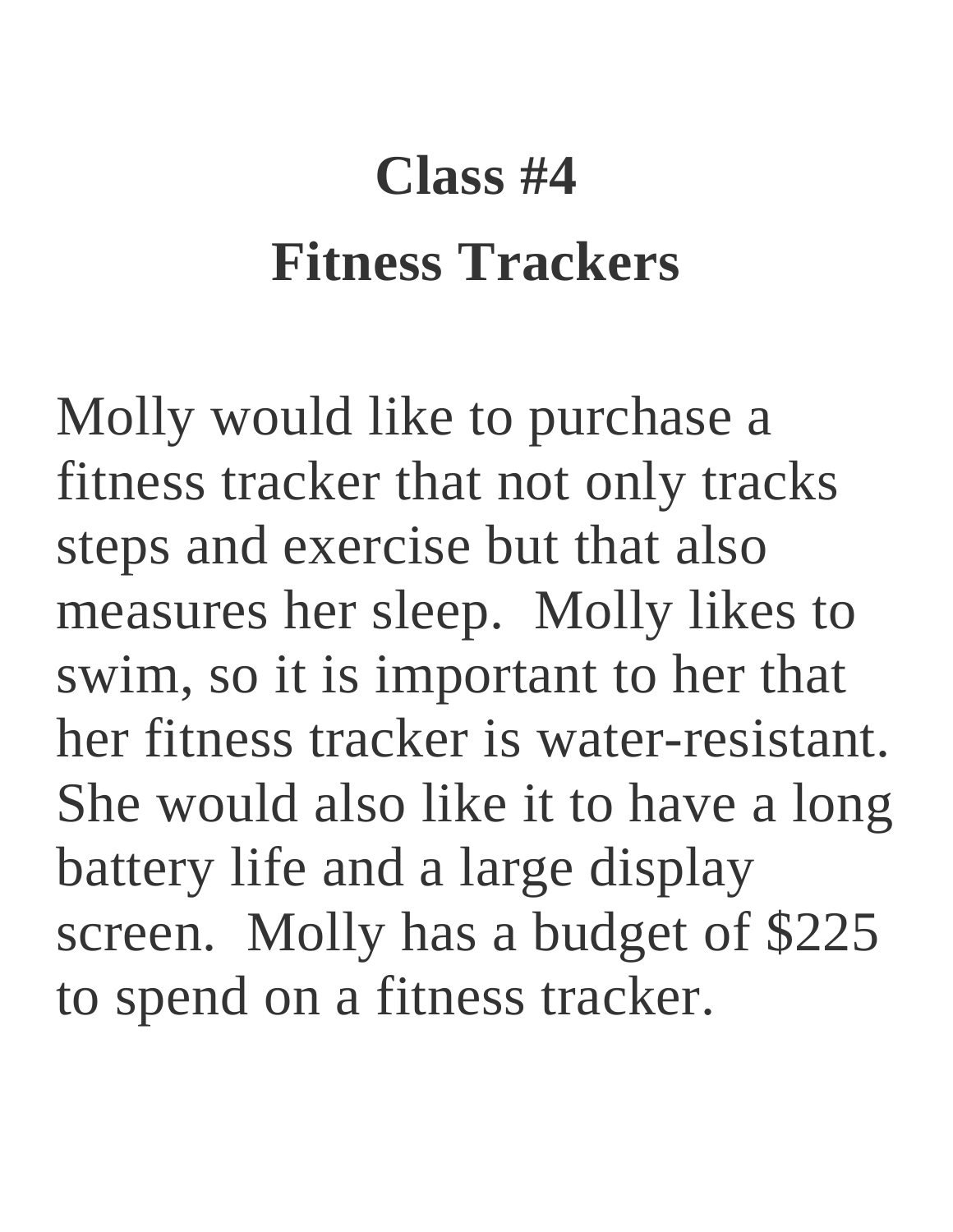#### **#1**

## **Fitbit Versa 2 Smartwatch**



#### **\$189.99 FEATURES**

- Track steps, exercise, distance, calories burned, hourly activity and active minutes
- Measures sleep
- Tracks floors climbed
- 24/7 heart rate tracking
- Amazon Alexa Built-in
- Control music from watch
- Fitbit Pay enables purchases
- Get call, text, calendar and smartphone app notifications when your phone is nearby.
- Water resistant to 50 meters
- 6+ day battery life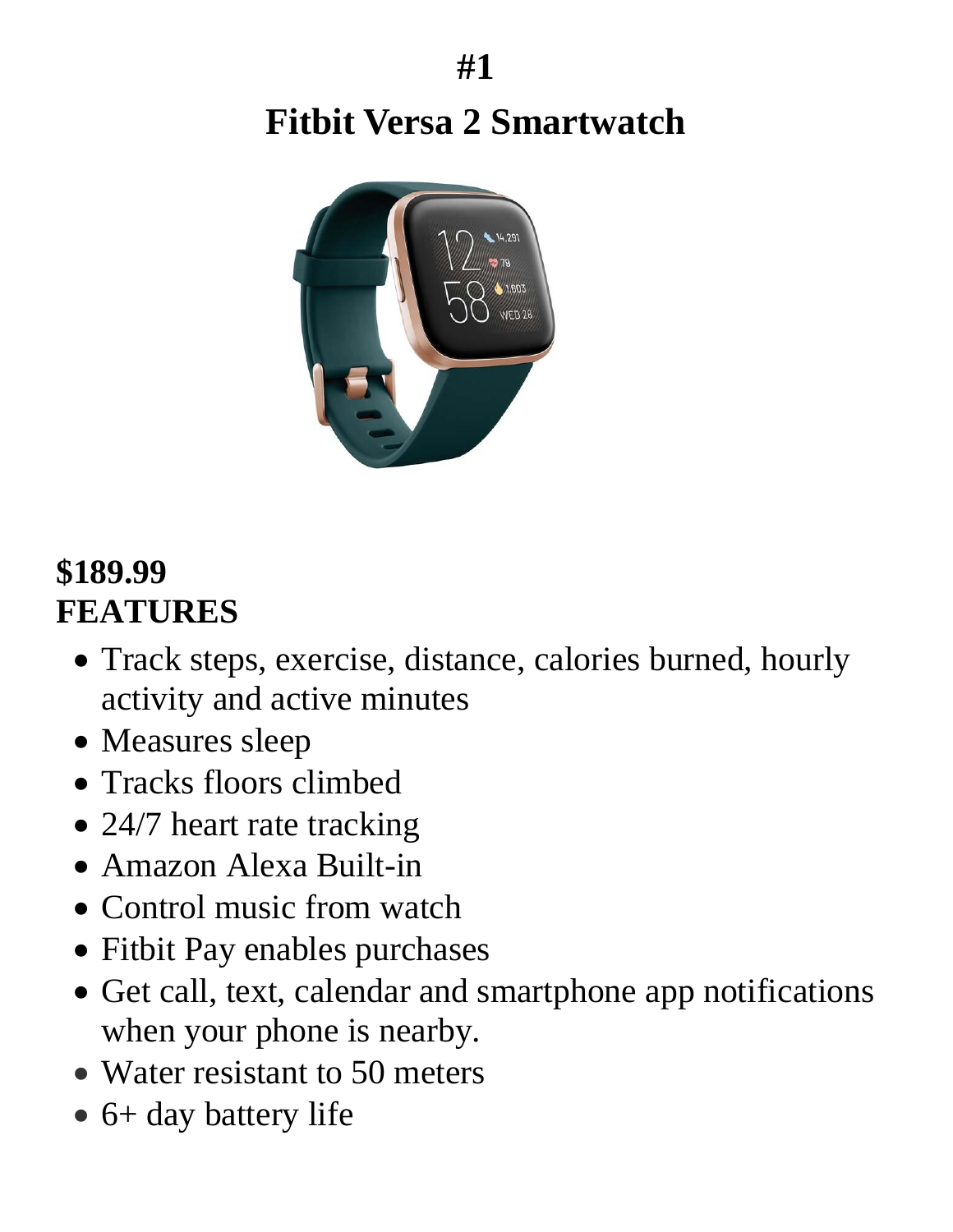#### **#2**

#### **Garmin Forerunner 45 GPS Running Watch**



#### **\$209.99**

#### **FEATURES**

- Tracks your heart rate
- Sports apps for running, cycling, indoor track, treadmill, elliptical, cardio and yoga training
- Built-in GPS can determine your pace, distance, intervals and other data
- Can pair with your smartphone to control music and receive notifications for incoming calls and texts
- Accident detection safety feature will send your location to your emergency contacts
- Long battery life: up to 7 days (smartwatch mode), up to 14 hours (GPS mode)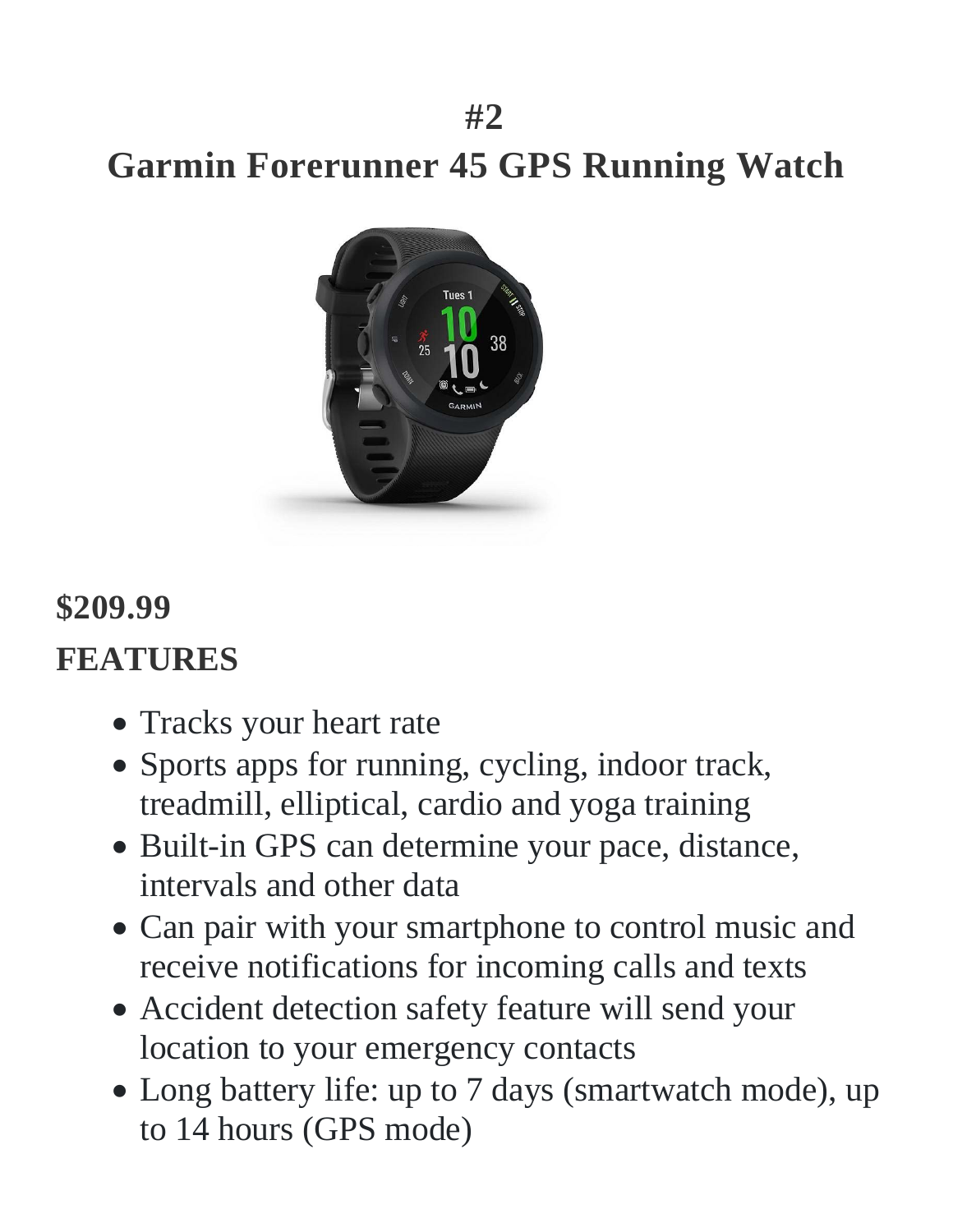## **#3 Fitbit Charge 3 Advanced Health and Fitness Tracker**



#### **\$149.99**

#### **FEATURES**

- 24/7 heart rate monitoring
- Tracks calories, more than 15 different exercises, personal fitness goals and more
- Measures sleep
- Connects to the GPS in your mobile device to help you track your pace when running
- Water-resistant up to 50 meters deep
- Smartphone call and text notifications
- Access to your favorite daily apps, including weather
- Fitbit pay allows you to make purchases on the go
- Battery lasts up to 5 days per charge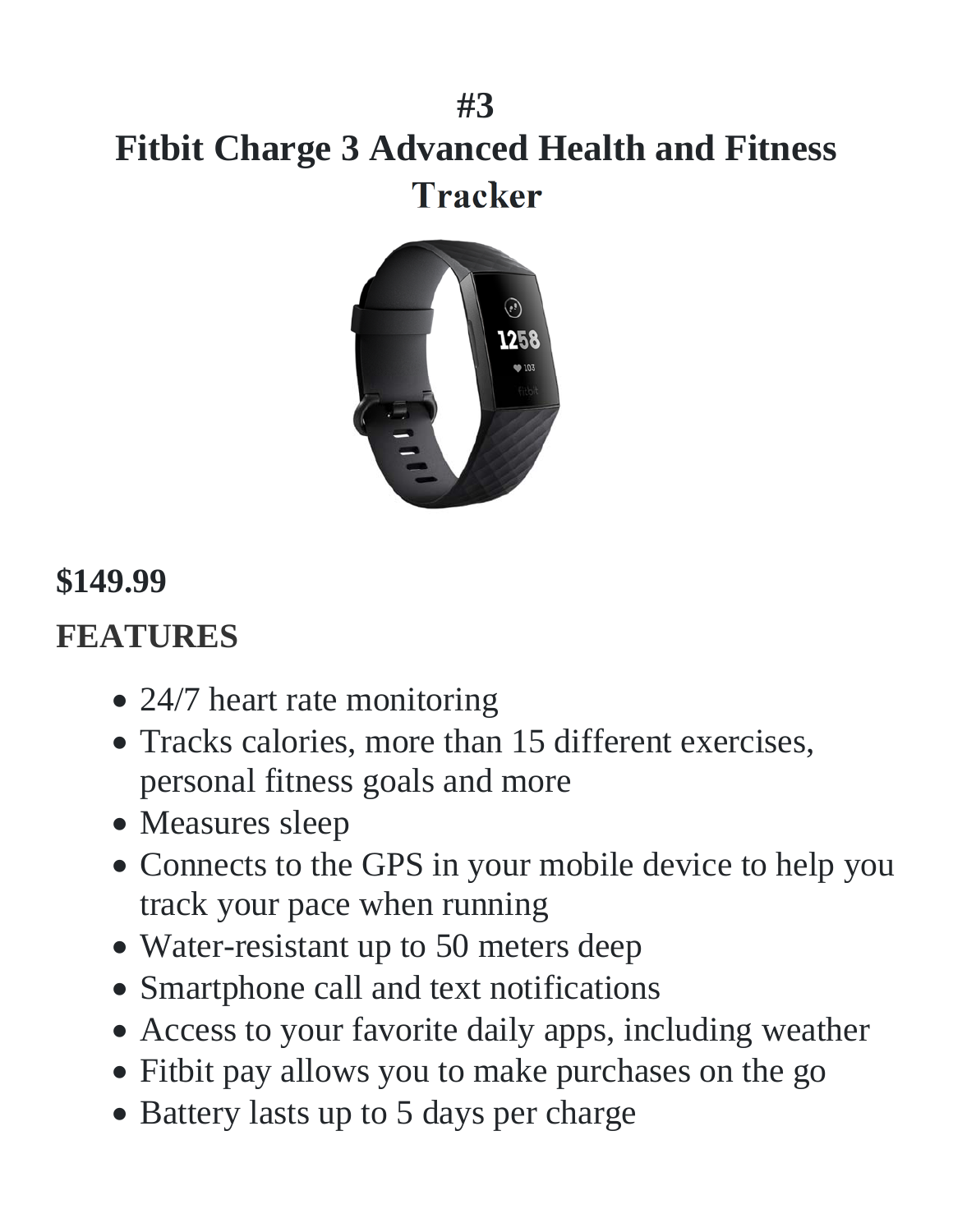**#4**

## **Fitbit Ionic Smart Fitness Watch**



#### **\$249.99**

#### **FEATURES**

- SmartTrack tech logs your running, swimming, cycling
- Measures sleep
- Real-time PurePulse<sup>®</sup> heart rate monitor
- Stores more than 300 songs
- Built-in GPS tracks your pace, distance and route
- Battery life lasts for up to 4 days with regular use or up to 10 hours when used with the GPS
- Integrated NFC chip for on-the-go payments
- Water-resistant up to 50 meters deep
- Notifies you when you receive calls, texts and more